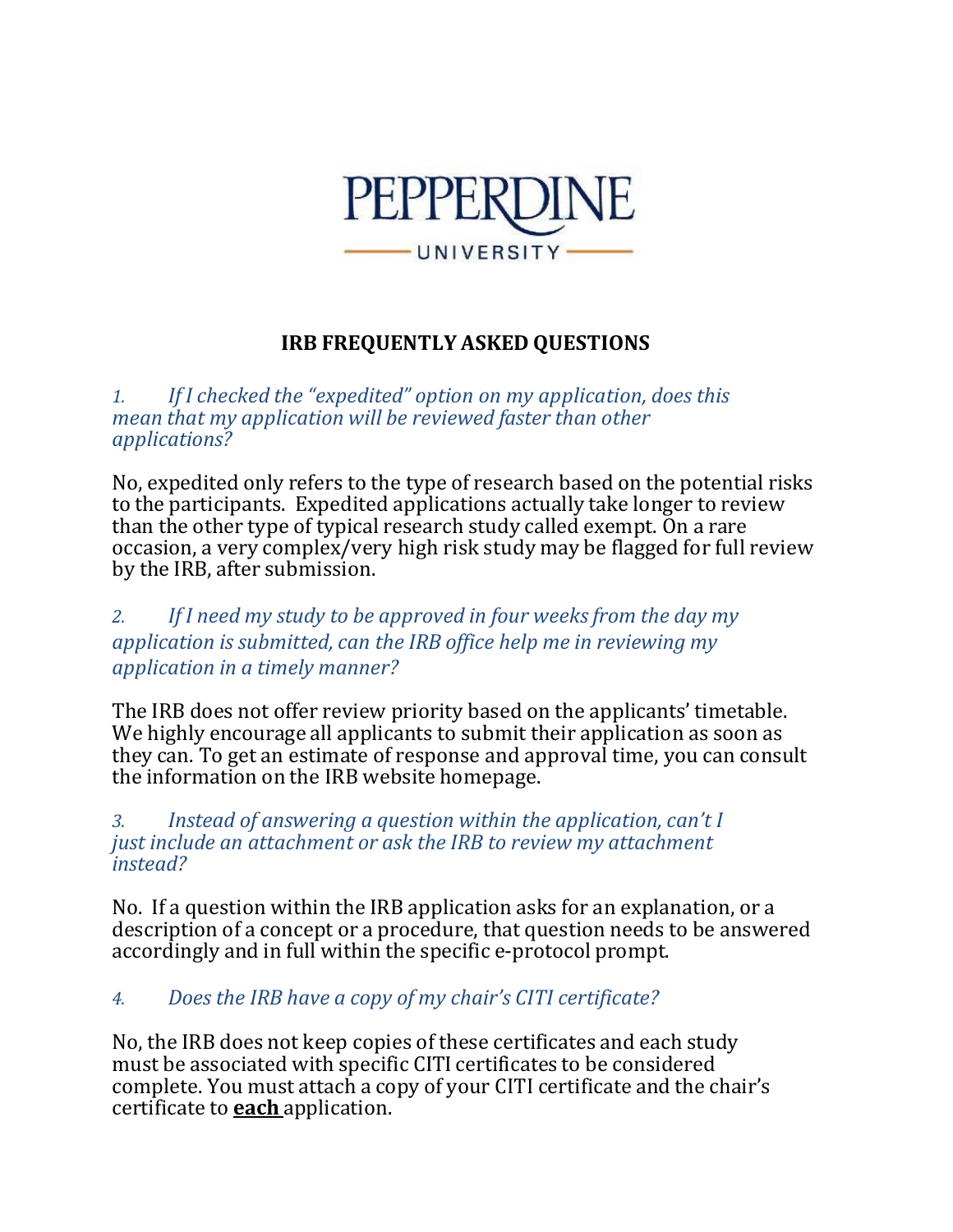# *5. Can I contact the IRB for guidance about the methodology development of my research study?*

No, the IRB's duty is to ensure the protection of the human subjects. Any questions regarding research study methodology or research study guidance needs to be discussed with the applicant's chair prior to IRB submission.

6. *My IRB application was returned to me for modifications; can I just type my responses in the comments boxes?* 

You must respond to the recommendations and make all edits and revisions to the actual IRB e-protocol application and also respond in the comments section to overview what changes have been made to the eprotocol application.

## 7. *Am I required to specify the amount of funding being conducted in my research?*

Yes, you are required to specify the amount of funding in order to maintain credibility of the research being conducted by the researcher and to protect subjects from unethical research practices.

8. *Am I still required to apply for IRB if I am dealing with non-human subjects?*

Yes, you are required to complete a non-human subjects form found on the IRB website:

[https://community.pepperdine.edu/irb/content/revisednhsform09-03-](https://community.pepperdine.edu/irb/content/revisednhsform09-03-2020.pdf) [2020.pdf](https://community.pepperdine.edu/irb/content/revisednhsform09-03-2020.pdf) along with the submission of your research abstract and possibly full proposal draft to [gpsirb@pepperdine.edu,](mailto:gpsirb@pepperdine.edu) cc'ing both the current IRB chair and IRB Manager, whose emails can be found on the IRB website.

9. *How long will it take for me to complete the Protocol?*

The completion process typically takes approximately two-three hours.

## 10. *How can I ensure a fast and successful experience when submitting my study for approval?*

The IRB asks all of its applicants to plan with ample time their IRB application process and to work closely with their chair to ensure a speedy and successful approval. You may contact the IRB [\(gpsirb@pepperdine.edu\)](mailto:gpsirb@pepperdine.edu) in regard to technical difficulties or queries about the e-protocol submittal process.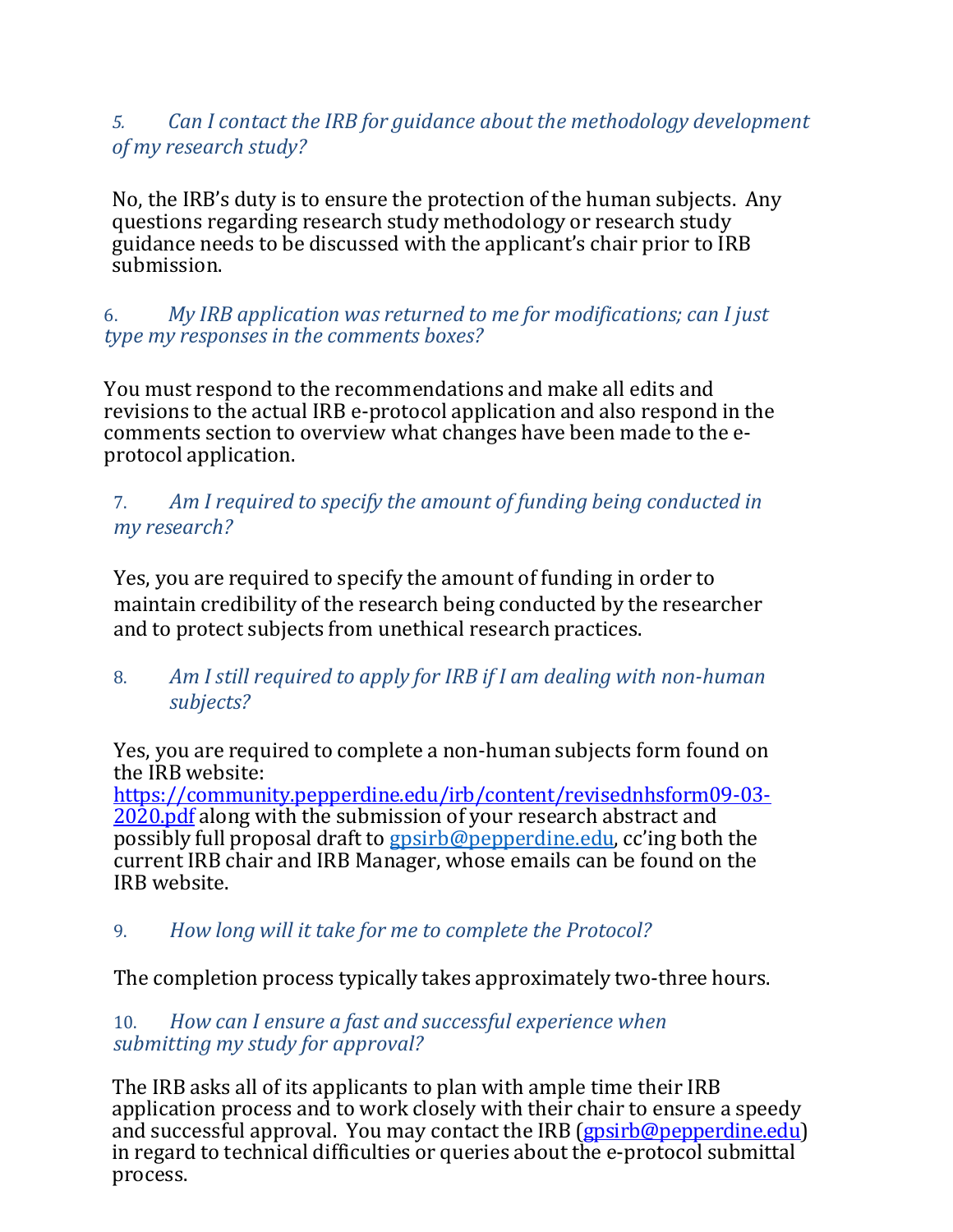## 11. *Isthere a sample application available?*

Yes, you can find a sample on the IRB website: <https://community.pepperdine.edu/irb/investigator-resources/>

#### 12. *What are the guidelinesfor conducting Continuing Review for both Expedited and Exempt studies?*

A continuing review application is submitted within EProtocol for a study that was previously approved. The request for Continuing Review is submitted at least a month (30 days) prior to the expiration of the approved study – *no exceptions*.

The IRB will then assess whether there is new information that would necessitate revision, including consent forms. If the research study, or the request for Continuing Review does not satisfy all of the above criteria, the IRB must require changes that would result in research satisfying these criteria, defer taking action, or disapprove the request for continuing review.

#### 13. *I am an external researcher that would like to work with Pepperdine, including recruiting subjects for my study. What do I do? Who do I contact?*

You would contact the IRB office at [gpsirb@pepperdine.edu](mailto:gpsirb@pepperdine.edu) for specific instructions.

#### *14. I am working with a researcher whose primary affiliation is another institution. Do I need to submit an application to both institutional IRBs?*

You can elect to have one of the two institutional IRBs be the primary IRB for your study, and have the second institution sign an IRB Cooperative Authorization Agreement to rely on the primary IRB: [https://community.pepperdine.edu/irb/content/cooperativeauthorizati](https://community.pepperdine.edu/irb/content/cooperativeauthorizationagreementnewcommonrule.pdf.) [onagreementnewcommonrule.pdf.](https://community.pepperdine.edu/irb/content/cooperativeauthorizationagreementnewcommonrule.pdf.)

Please consult with Pepperdine's IRB to determine which IRB should be primary (Pepperdine or the other institution) and to discuss next steps.

#### *15. What are the guidelinesfor conducting Amendmentsfor both Expedited and Exempt studies?*

All amendments, or modifications made to any section of a previously approved research study must be submitted and approved by the IRB prior to implementation, or execution of the planned changes.

The following table provides examples of minor changes (generally can be reviewed via Expedited Review) and major changes (generally reviewed by Full Committee pending upon the overall risk level) to previously approved protocols: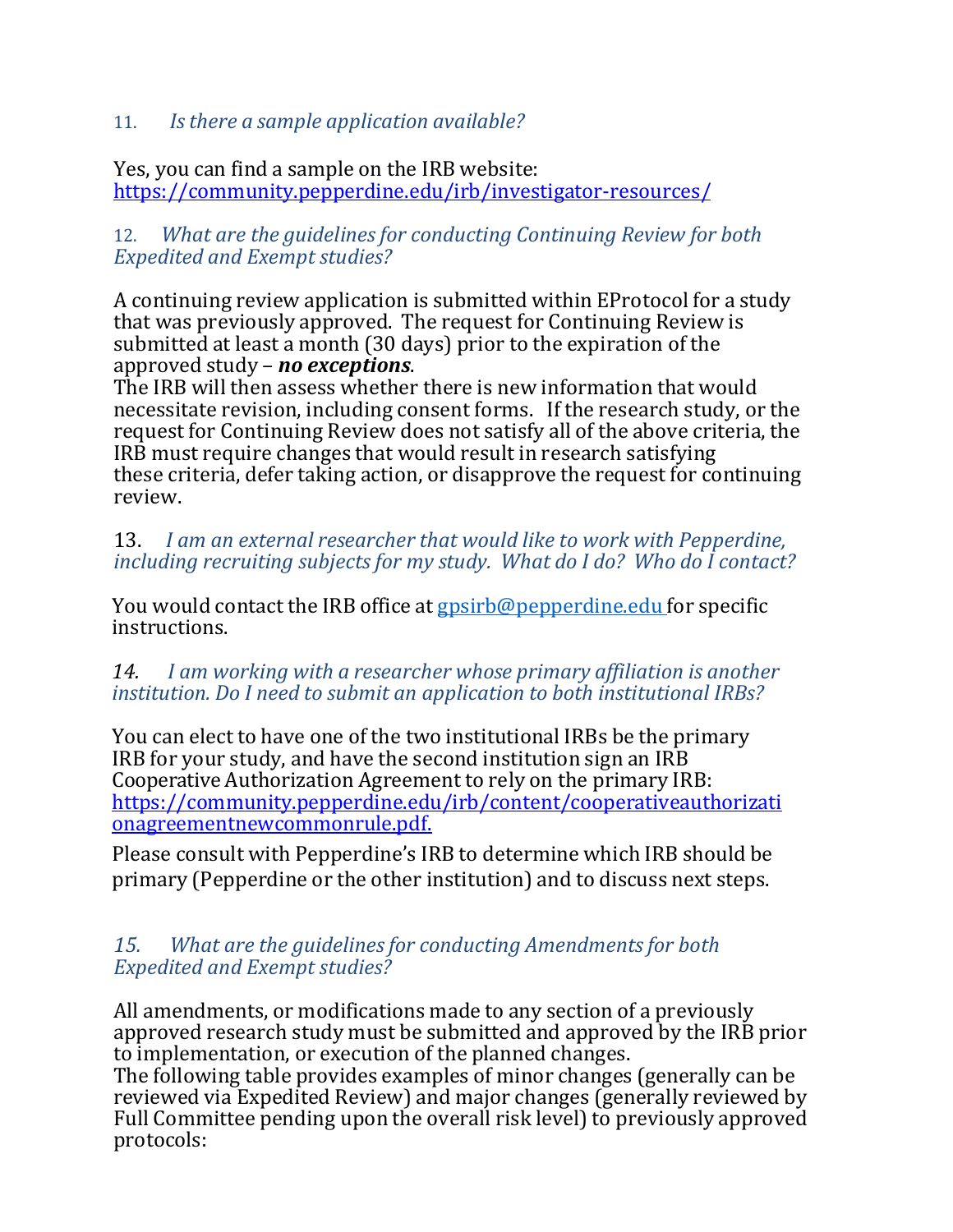| <b>Minor Changes</b>                                                      | <b>Major Changes</b>                     |
|---------------------------------------------------------------------------|------------------------------------------|
| • Administrative changes                                                  | Changes that adversely affect the        |
| Minor consent form changes<br>lo                                          | risk/benefit ratio of the study or       |
| Minor changes to recruitment                                              | specifically increase the risk to        |
| procedures, recruitment materials or                                      | subjects                                 |
| submission of new recruitment                                             | • Changes in inclusion/exclusion         |
| materials to be used in accordance                                        | criteria that impact the risk/benefit    |
| with approved recruitment methods                                         | ratio of the study                       |
| • Minor changes to study documents                                        | Significant changes in study design,     |
| such as surveys, questionnaires or                                        | such as the addition of a new subject    |
| brochures                                                                 | population or the elimination of a study |
| • New study documents to be                                               | arm                                      |
| distributed to or seen by subjects that                                   | • New risk information that is           |
| lare similar in                                                           | substantial or adversely affects the     |
| substance to those previously                                             | risk/benefit ratio                       |
| approved                                                                  | of the study                             |
| • Changes in payment to subjects or                                       | Significant changes to the study         |
| the amount subjects are paid or                                           | documents to be distributed to or seen   |
| compensated that are not significant                                      | by subjects                              |
| enough to affect the                                                      | • New study documents to be              |
| risk/benefit ratio of the study                                           | distributed to or seen by subjects that  |
| $\bullet$ Decrease in the number and volume                               | include information or questions that    |
| of sample collections as long as they do are substantively different from |                                          |
| not negatively alter the risk/benefit                                     | materials                                |
| ratio of the                                                              | already approved by the IRB.             |
| study                                                                     | New or revised financial conflict of     |
| Editorial changes that clarify but do                                     | interest management plans (e.g.,         |
| not alter the existing meaning of a                                       | change in PI or change to study          |
| document                                                                  | design).                                 |
| Addition of or changes in study                                           |                                          |
| personnel                                                                 |                                          |
| Addition of a new study site (in                                          |                                          |
| many but not all cases)                                                   |                                          |

# 17. What if my study has a conflict of interest (COI) component?

In case of a COI scenario, you can find the COI form here, under *Special Circumstances*: https://community.pepperdine.edu/irb/irb-forms/ This form will need to be completed and attached to your IRB application.

*18. What are some tips to establish inclusion and exclusion criteria?*